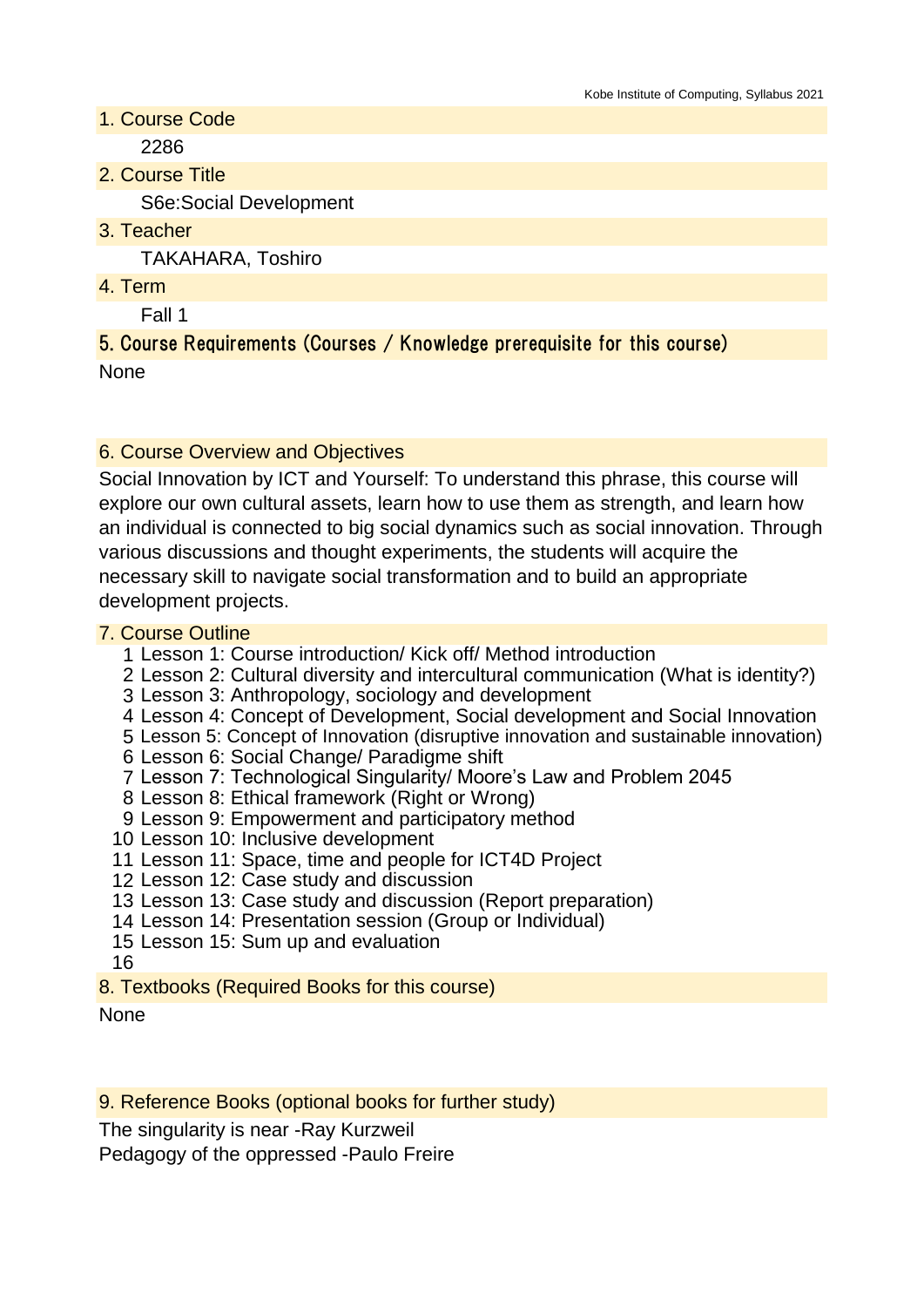#### 10. Course Goals (Attainment Targets)

- (1) To acquire the knowledge on basic concepts of social development
- (2) To understand his/her own strength and to know how to use it
- (3) To acquire the ability to adapt the social changes
- (4) To understand the basic concept of social development project
- (5)
- (6)
- (7)
- (8)

11. Correspondence relationship between Educational goals and Course goals

| Educational goals of the school | <b>Course Goals</b>                                                          |                            |               |
|---------------------------------|------------------------------------------------------------------------------|----------------------------|---------------|
| <b>High level ICT</b>           | <b>Basic academic skills</b>                                                 |                            |               |
| skills                          | Specialized knowledge and literacy                                           |                            |               |
| Human skill<br>(Tankyu skill)   | Ability to continually improve own strengths                                 | 31(4                       |               |
|                                 | Ability to discover and Problem setting<br>resolve the problem<br>in society |                            | (4            |
|                                 |                                                                              | <b>Hypothesis planning</b> | 1)(2)(3)(4)   |
|                                 |                                                                              | <b>Hypothesis testing</b>  |               |
|                                 |                                                                              | <b>Practice</b>            |               |
|                                 | Fundamental                                                                  | Ability to step forward    | $^{\prime}$ 2 |
|                                 | Competencies for                                                             | Ability to think through   | (3)(4)        |
|                                 | <b>Working Persons</b>                                                       | Ability to work in a team  | (3            |
| <b>Professional ethics</b>      |                                                                              |                            |               |

#### 12. Evaluation

| $L. L.$ Lydiadion              |                                                                                                                                    |      |                |    |                                  |       |
|--------------------------------|------------------------------------------------------------------------------------------------------------------------------------|------|----------------|----|----------------------------------|-------|
| Goals                          | Evaluation method & point allocation                                                                                               |      |                |    |                                  |       |
|                                | examination                                                                                                                        | Quiz | <b>Reports</b> |    | <b>Presentation Deliverables</b> | Other |
|                                |                                                                                                                                    |      |                |    |                                  |       |
| $\overline{2}$                 |                                                                                                                                    |      |                |    |                                  |       |
| $\overline{3}$                 |                                                                                                                                    |      | ◯              | ∩  | ( )                              |       |
| $\overline{4}$                 |                                                                                                                                    |      | ∩              |    |                                  |       |
| 5                              |                                                                                                                                    |      |                |    |                                  |       |
| $6^{\circ}$                    |                                                                                                                                    |      |                |    |                                  |       |
|                                |                                                                                                                                    |      |                |    |                                  |       |
| (8)                            |                                                                                                                                    |      |                |    |                                  |       |
| Allocation                     |                                                                                                                                    |      | 50             | 30 | 20                               |       |
| <b>13. Evaluation Criteria</b> |                                                                                                                                    |      |                |    |                                  |       |
| Examination                    |                                                                                                                                    |      |                |    |                                  |       |
| Quiz                           |                                                                                                                                    |      |                |    |                                  |       |
| <b>Reports</b>                 | All the analysis method should be used to construct a storyline and<br>social phenomenon must be clearly explained in this report. |      |                |    |                                  |       |
| Presentation                   | The situation should be well analysed and the specificity and unique<br>features should be clearly outlined.                       |      |                |    |                                  |       |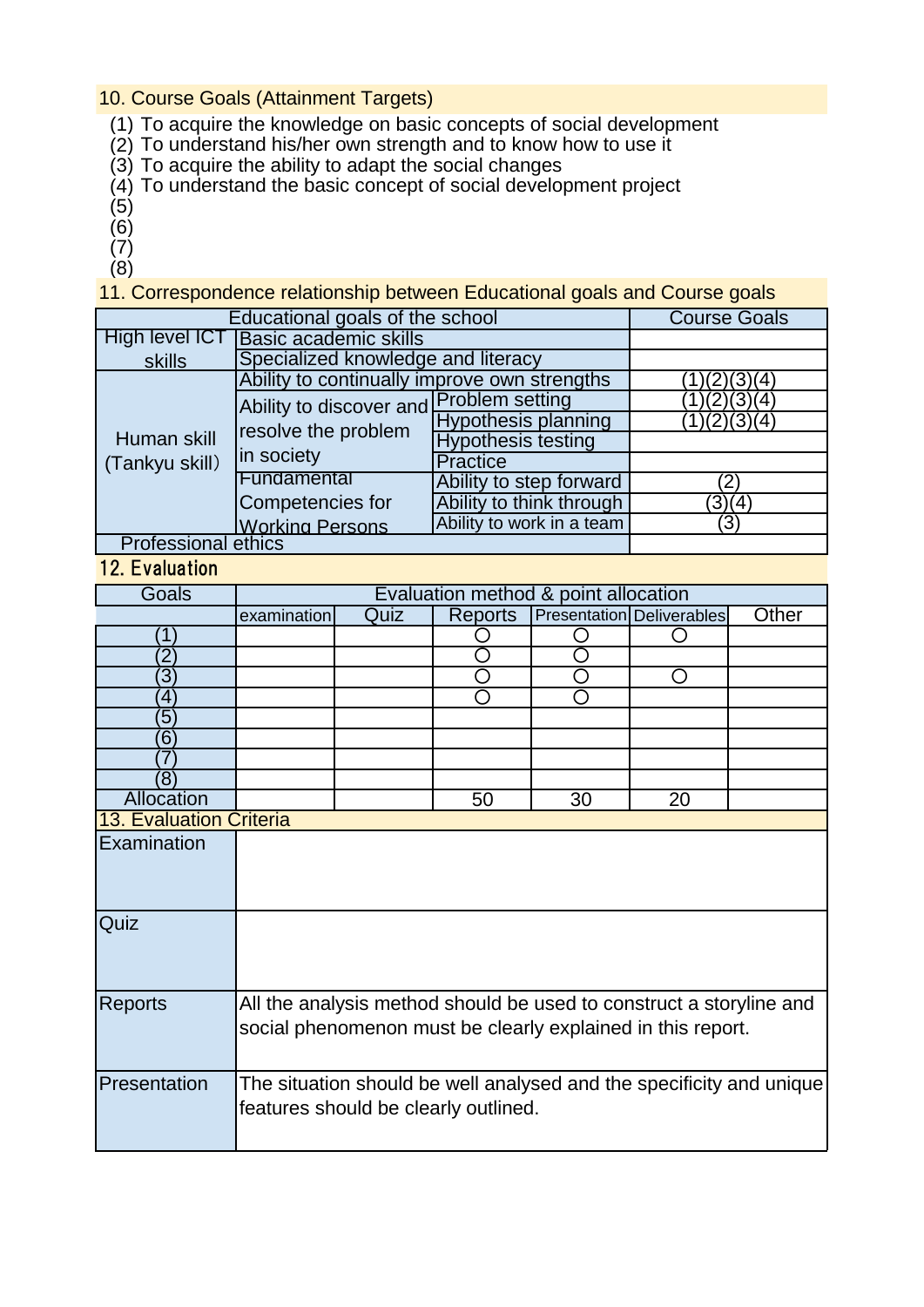|                            | <b>Deliverables</b>                                                                                                  | The statement must be correctly composed and reflect the author's<br>original idea. |                  |  |  |  |
|----------------------------|----------------------------------------------------------------------------------------------------------------------|-------------------------------------------------------------------------------------|------------------|--|--|--|
| Other                      |                                                                                                                      |                                                                                     |                  |  |  |  |
| <b>14. Active Learning</b> |                                                                                                                      |                                                                                     |                  |  |  |  |
|                            |                                                                                                                      | Hourly percentage of active learning within the whole class time                    | 40%              |  |  |  |
|                            | Sometimes<br>Active learning such as problem solving assignment using the<br>knowledge and skills acquired in class. |                                                                                     |                  |  |  |  |
|                            | All the time<br>2 Active learning such as group works and discussions.                                               |                                                                                     |                  |  |  |  |
|                            | Sometimes<br>3 Outcome presentations and feedbacks.                                                                  |                                                                                     |                  |  |  |  |
|                            | conducted.                                                                                                           | 4 Students actively make decisions on how the class should be                       | <b>Sometimes</b> |  |  |  |

# 15. Notes

This course does not use any textbook, but course materials will be provided on Moodle.

# 16. Course plan

(Notice) This plan is tentative and might be changed at the time of delivery

Lesson 1: Course introduction/ Kick off/ Method introduction

Lecture & Discussion: 90min

- 1. Course introduction and kick off
- 2. Skills to be obtained at the end of the course
- 3. Mindset and sharing
- 4. Grading method: theme of the presentation and report

Lesson 2: Cultural diversity and intercultural communication (What is identity?)

Lecture & Discussion: 90min

- 1. What is the cultural diversity?
- 2. How to use the diversity as strength.
- 3. Basics of intercultural communication
- 4. Question of identity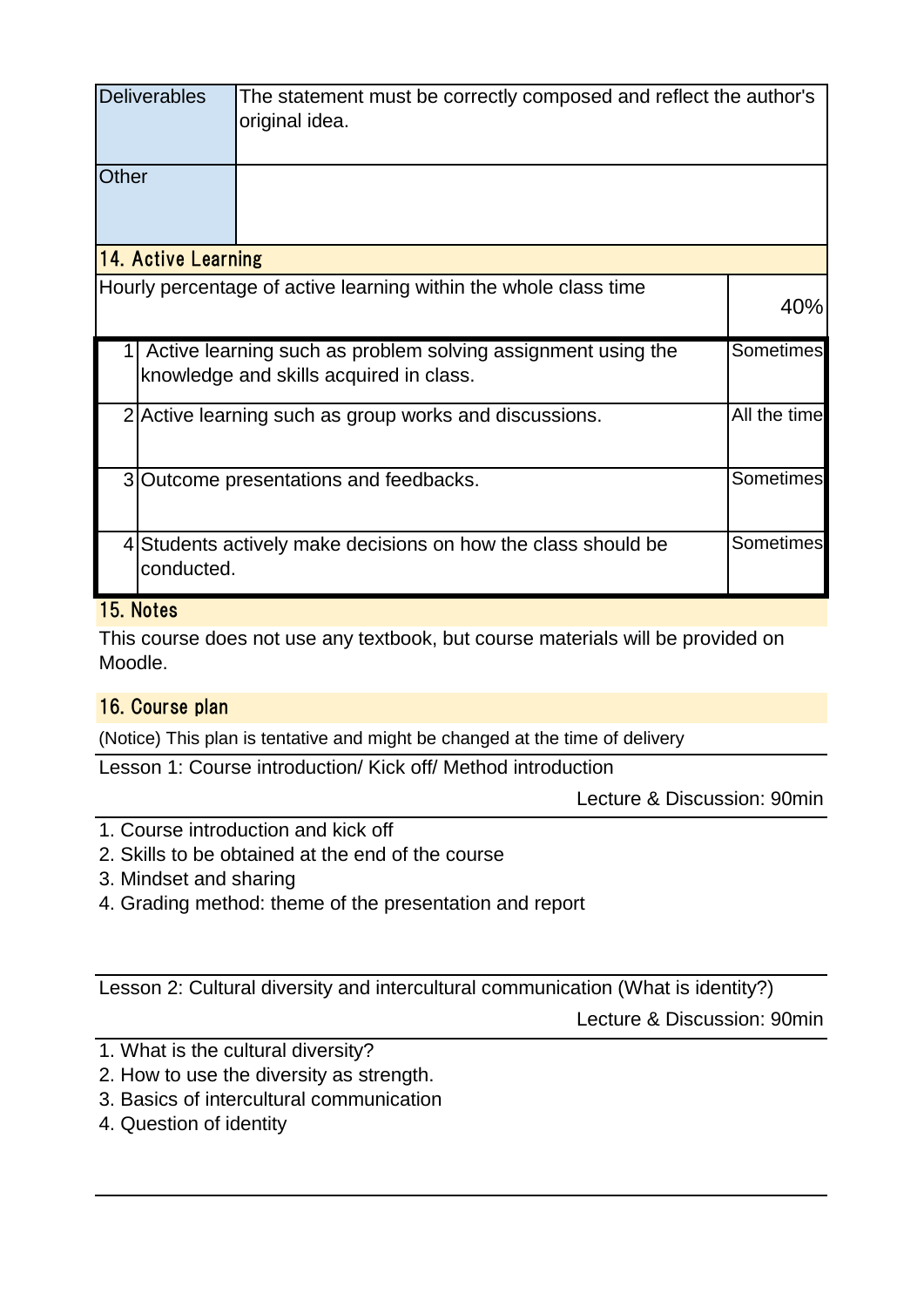Lesson 3: Anthropology, sociology and development

Lecture & Discussion: 90min

- 1. Introduction of antholopology & sociology
- 2. Why they are important to plan a development project?
- 3. How to use efficiently the knowledge of antholopology and sociology in a

development project

4. Discussion

Lesson 4: Concept of Development, Social development and Social Innovation

Lecture, 45 min, Discussion, 45 min

- 1. Concept of development
- 2. Different models of development
- 3. Concept of Social Development
- 4. Social Innovation (by ICT and yourself)

Lesson 5: Concept of Innovation (disruptive innovation and sustainable innovation)

Lecture, 45 min, Discussion, 45 min

1. Lecture: Different definition of innovation, common point and synonymes

2. Discussion: What is innovation?

Lesson 6: Social Change/ Paradigme shift

Lecture, 60 min, Discussion, 30 min

- 1. Theory of social change: Robert E. Park and "Marginal Man"
- 2. Paradigm shift and disruptive innovation: Example
- 3. Pros & Cons of social change
- 4. Future Prediction and dystopia

Lesson 7: Technological Singularity/ Moore's Law and Problem 2045

Lecture, 60 min, Discussion 30 min

- 1. Technological singularity (hypothesis, theoretical background and reality)
- 2. Explore the ability of A.I. and its limit
- 3. What is "Proust Effect"?
- 4. Chinese room experimenrt
- 5. Discussion: Will the technological singularity really happen?

Assignment (Essay) : Artificial Intelligence, fantasy or reality?

Lesson 8: Ethical framework (Right or Wrong)

Presentation, 80 min, Discussion, 10 min

- 1. What is ethical framework? Why is it important?
- 2. Minimize the risk and make a failure into success
- 3. Discourse systems and critical pedagogy